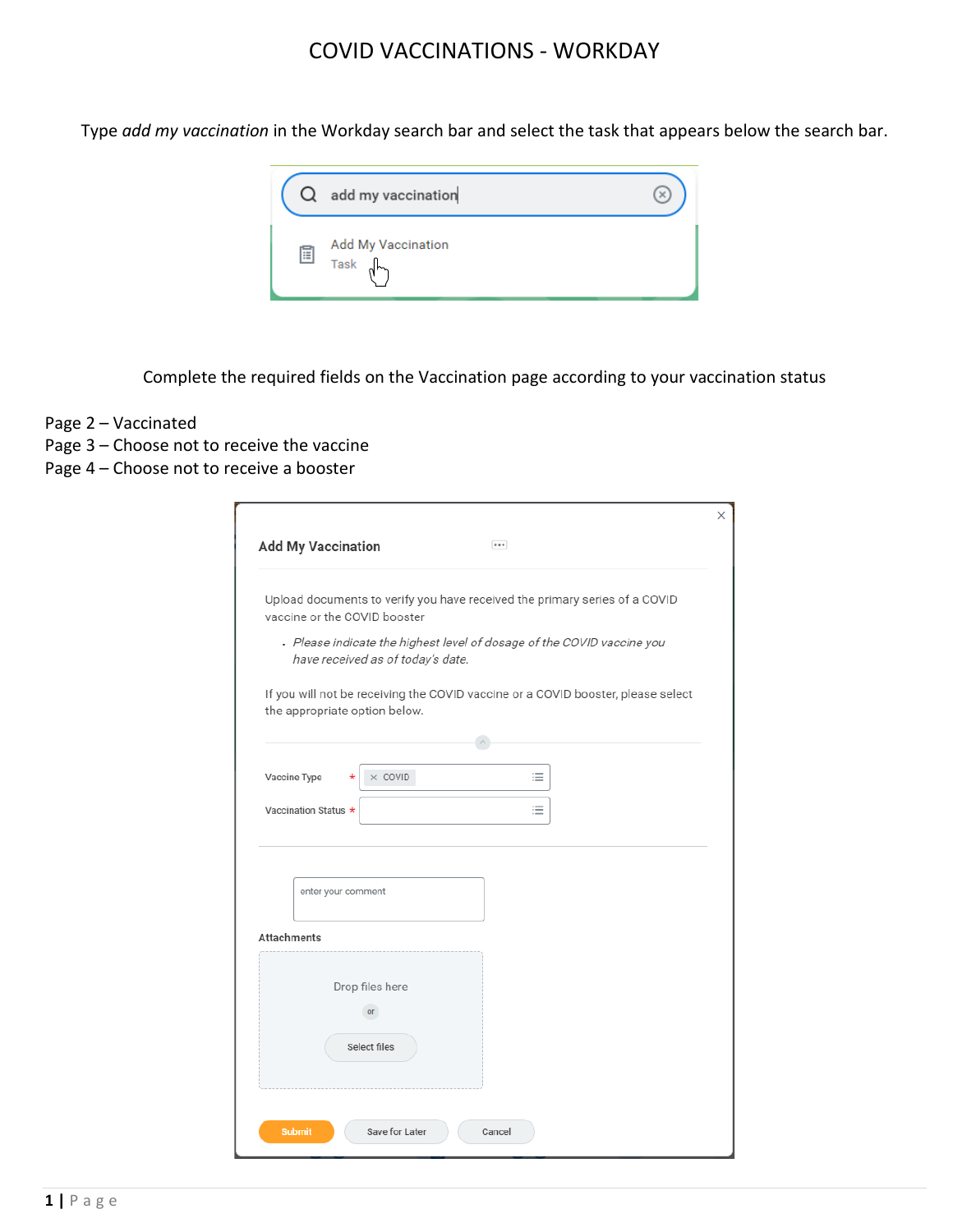## STATUS = VACCINATED

| <b>Vaccine Type:</b><br>* COVID will automatically default in this box                                                                                                                                      | <b>Add My Vaccination</b>            |                                                 |  |  |  |  |
|-------------------------------------------------------------------------------------------------------------------------------------------------------------------------------------------------------------|--------------------------------------|-------------------------------------------------|--|--|--|--|
| <b>Vaccination Status:</b><br>$\star$ Vaccinated                                                                                                                                                            | Vaccine Type<br>Vaccination Status * | 這<br>$\times$ COVID<br>≔<br>X Vaccinated        |  |  |  |  |
| Vaccine: (choose one)<br>$\star$ AstraZeneca<br>$\star$ Johnson + Johnson                                                                                                                                   | <b>Vaccination Details</b>           |                                                 |  |  |  |  |
| $\star$ Moderna<br>$\star$ Other<br>$\star$ Pfizer                                                                                                                                                          | Vaccine                              | ≔<br>Search<br>AstraZeneca                      |  |  |  |  |
| <b>Vaccination Event Type: (choose one)</b><br>(Select the highest level of dosage of the COVID vaccine<br>you have received as of today's date)<br>* Single Dose (Johnson + Johnson only)<br>* Second Dose |                                      | Johnson + Johnson<br>Moderna<br>Other<br>Pfizer |  |  |  |  |
| * Booster                                                                                                                                                                                                   | Vaccination Event Type               | ≔<br>Search                                     |  |  |  |  |
| <b>Vaccination Event Date:</b><br>$\star$ Enter the vaccination date                                                                                                                                        |                                      | Single Dose<br>Second Dose                      |  |  |  |  |
| <b>Comments: (not required)</b><br>Enter comments, if any                                                                                                                                                   | Vaccination Event Date *             | Booster<br>MM/DD/YYYY<br>F                      |  |  |  |  |
| <b>Attachments:</b><br>Documentation is required                                                                                                                                                            |                                      |                                                 |  |  |  |  |
| Category: (field will appear after document added)<br>★ Select Personal Information                                                                                                                         | enter your comment                   |                                                 |  |  |  |  |
| Upload documentation that provides proof that you<br>have received the final dose of an approved COVID-19<br>vaccination series or an approved vaccine booster.                                             | Attachments                          |                                                 |  |  |  |  |
| This could include a photographed or scanned copy of:<br>• CDC vaccination record card<br>• Patient record or consent form                                                                                  | Drop files here<br>or                |                                                 |  |  |  |  |
| Failure to upload the required documentation will result<br>in an incomplete task. It will remain in your Workday<br>Inbox until you revise, attach the document and submit.                                | <b>Select files</b>                  |                                                 |  |  |  |  |
| <b>Click Submit</b>                                                                                                                                                                                         | <b>Submit</b>                        | Save for Later<br>Cancel                        |  |  |  |  |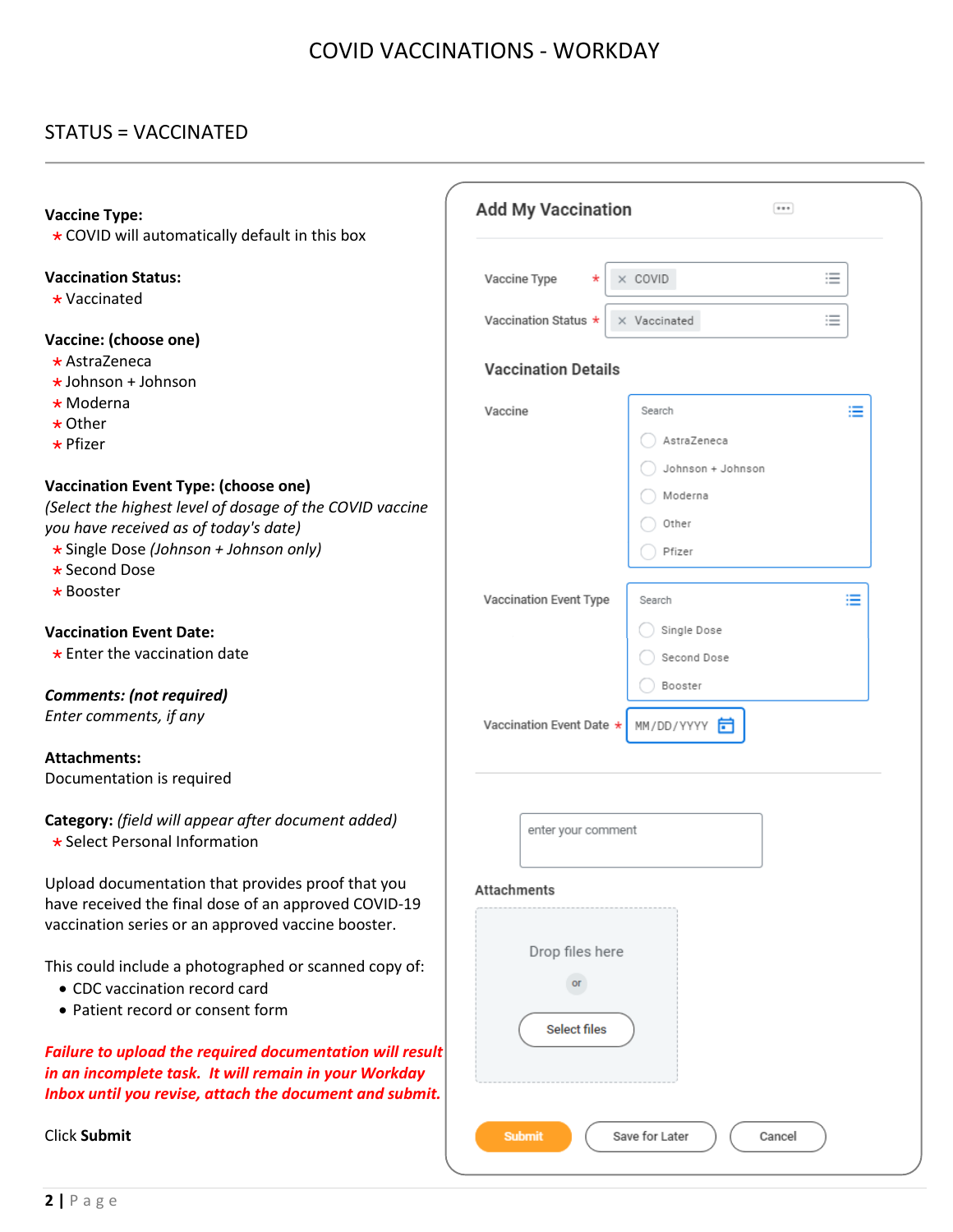## STATUS = CHOOSE NOT TO RECEIVE THE VACCINE

| <b>Vaccine Type:</b><br>* COVID will automatically default in this box                                                                                                     | <b>Add My Vaccination</b><br>                                                                                                                                                                                 |  |  |  |  |  |  |
|----------------------------------------------------------------------------------------------------------------------------------------------------------------------------|---------------------------------------------------------------------------------------------------------------------------------------------------------------------------------------------------------------|--|--|--|--|--|--|
| <b>Vaccination Status:</b><br>$\star$ Choose not to receive the vaccine                                                                                                    | 洼<br>Vaccine Type<br>X COVID<br>$\star$<br>$\times$ Choose not to receive the<br>洼<br>Vaccination Status *<br>Vaccine                                                                                         |  |  |  |  |  |  |
| <b>Attestation:</b><br>* Confirm (check box)                                                                                                                               | Attestation   understand by choosing not to receive the COVID Vaccine I will be required to test<br>weekly. I will also continue to follow all RISD's established health protocols.<br>$\star$    <br>Confirm |  |  |  |  |  |  |
| I understand by choosing not to receive the COVID<br>Vaccine I will be required to test weekly. I will also<br>continue to follow all RISD's established health protocols. | enter your comment                                                                                                                                                                                            |  |  |  |  |  |  |
| <b>Comments: (not required)</b><br>Enter comments, if any                                                                                                                  | <b>Attachments</b><br>Drop files here<br>or                                                                                                                                                                   |  |  |  |  |  |  |
| Attachments: (not required)                                                                                                                                                | <b>Select files</b>                                                                                                                                                                                           |  |  |  |  |  |  |
| Click Submit                                                                                                                                                               | <b>Submit</b><br>Save for Later<br>Cancel                                                                                                                                                                     |  |  |  |  |  |  |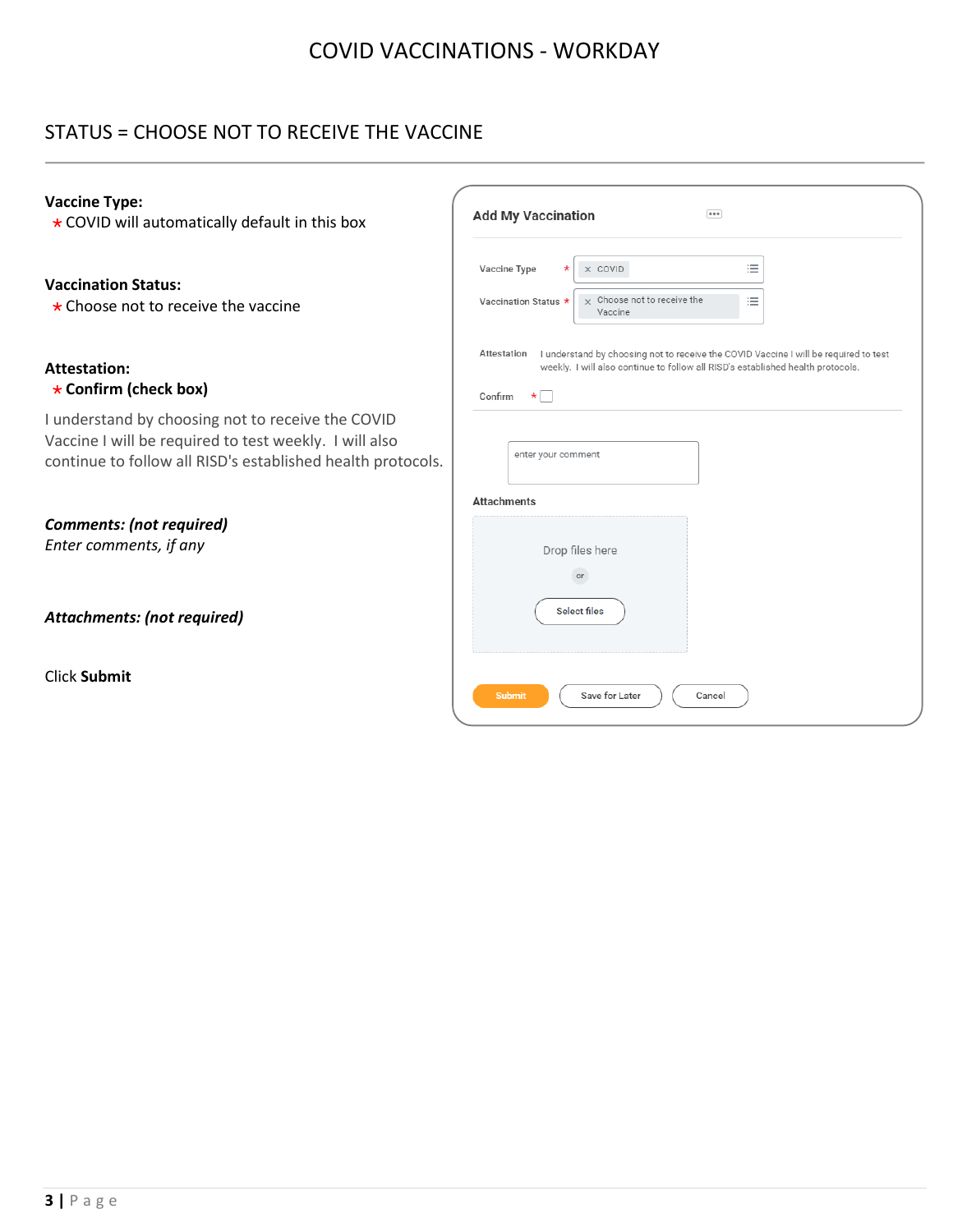### STATUS = CHOOSE NOT TO RECEIVE A BOOSTER

#### **Vaccine Type:**

\* COVID will automatically default in this box

#### **Vaccination Status:**

\* Choose not to receive a booster

### **Attestation:**

#### **Confirm (check box)**

I understand by choosing not to receive a COVID Booster I will be required to test weekly. I will also continue to follow all RISD's established health protocols.

*Comments: (not required) Enter comments, if any*

*Attachments: (not required)*

Click **Submit**

| Vaccine Type<br>$^\star$          | X COVID                                                                                                                                                               | 洼 |  |
|-----------------------------------|-----------------------------------------------------------------------------------------------------------------------------------------------------------------------|---|--|
| Vaccination Status *              | X Choose not to receive a Booster                                                                                                                                     | 洼 |  |
| Attestation<br>Confirm<br>$\star$ | I understand by choosing not to receive a COVID Booster I will be required to test<br>weekly. I will also continue to follow all RISD's established health protocols. |   |  |
| enter your comment                |                                                                                                                                                                       |   |  |
| <b>Attachments</b>                |                                                                                                                                                                       |   |  |
|                                   | Drop files here<br>or                                                                                                                                                 |   |  |
|                                   | <b>Select files</b>                                                                                                                                                   |   |  |